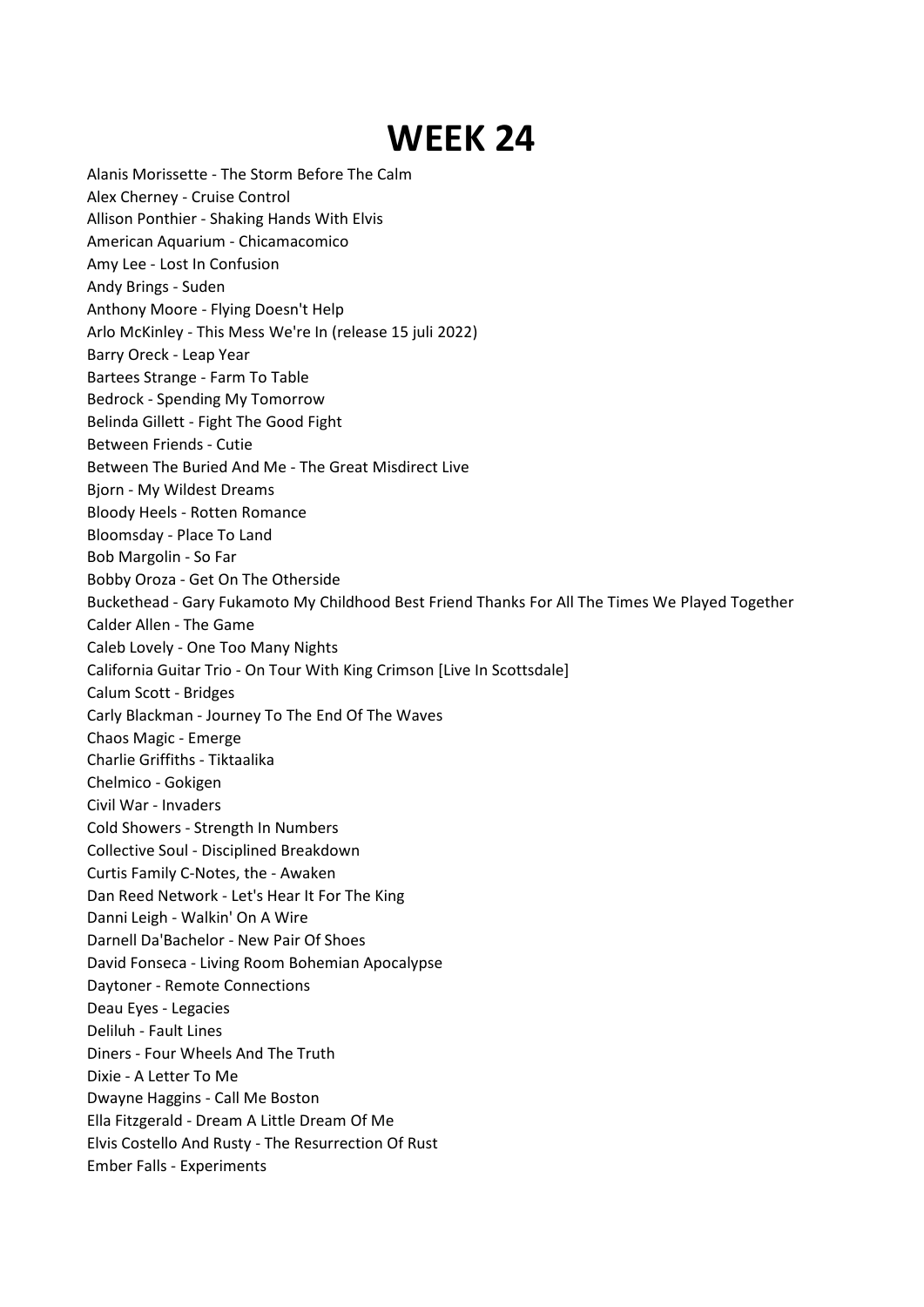Emilia - Tu Crees En Mi Emlyn - Loneliest B!tch In America Emma Smetana And Jordan Haj - By Now Eric Starczan - Northern Soul Erik Dahl - Music For Small Rooms Exocrine - The Hybrid Suns Film Noir - Palpitant Florence Dore - Highways And Rocketships Florent Marchet -Garden Party Flox - Square Foals - Life Is Yours Foot -You Are Weightless Future Palace - Run Grace - Hope Greeting Committee, the - Dandelion Gun Club, the - The Las Vegas Story Haley Johnsen - Goner Hank Williams Jr. - Rich White Honky Blues Hazel English - Summer Nights Howard Jones- In The Running Iberi - Supra Infinite Bisous - Any-Day-Now Inflorescence, the - Remember What I Look Like Izia - La Vitesse Jack Flanagan - Rides The Sky Jah Mason - Wicked Man Jamie Drake - New Girl Jan Olsen - Spirit Chant Jason Grove - Caribbean Cowboy Jean-Luc Ponty - Sunday Walk Jillian Jacqueline - Honestly Jim Patton & Sherry Brokus - Going The Distance Jinan Laetitia - One Joanne Shaw Taylor - Blues From The Heart Live John Wetton - Caught In The Crossfire Jonathan Brown - Under An Old Shade Tree Joyce Manor - 40 Oz. To Fresno Junatime - Remember The Magic Kamikaze Nurse - Stimuloso Karol Conka - Urucum Kaurna Cronin - Harsh Beauty Kyle Daniel - Following The Rain Lazy Afternoon - Just As Poor As Before Linda Hoover - I Mean To Shine L'objectif - We Aren't Getting Out But Tonight We Might Local Group, the - Nero's Waltz Loren Kate - Nobody Knows Lubalin - Whose Love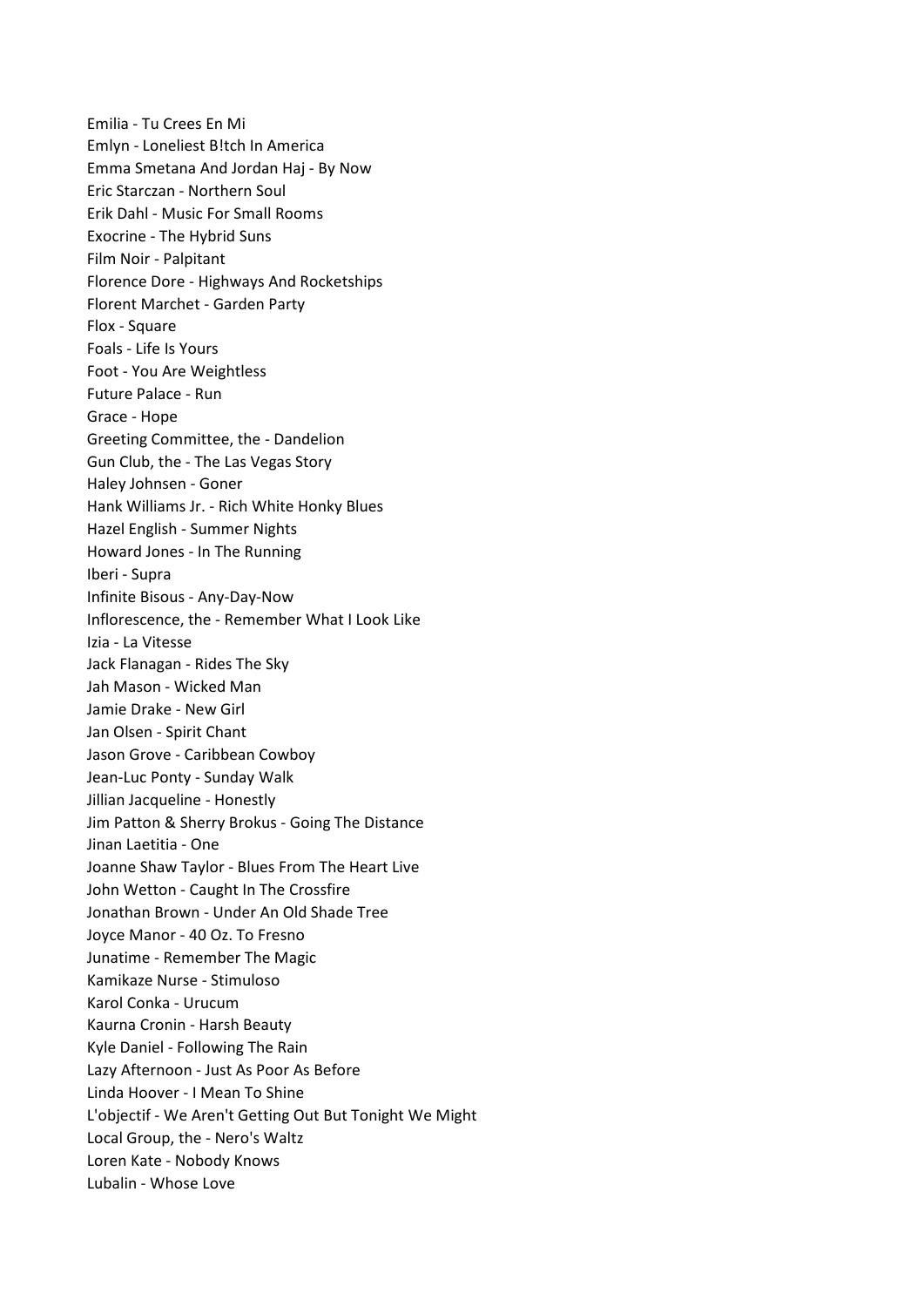Magica - Luna Nebuna Malka Spigel - Gliding And Hiding Mapache - Roscoe's Dream Marco Benevento - Benevento Margot And The Nuclear So And So's -I Was An Astronaut Matt Costa - Donde Los Terremotos Songs From And Inspired ByThe Film Matty T Wall - Live Down Underground Melody Angel - Foxy Mica Millar - Heaven Knows Michael Martin Murphey And Ryan Murphey - Road Beyond The View Michael Rault - Michael Rault Michaela Anne - Oh To Be That Free Miiesha - Smoke And Mirrors Mila Webb - Lucky Nights Moodring - Stargazer Moonchild Sanelly - Phases Mustan Kuun Lapset - Suruntuoja [20th Anniversary Edition] Oso Oso - Sore Thumb Paige Hargrove - The Name Of The Game Is Luck Pale Preacher - Hanged, Drawn, Quartered Perfume Genius - Ugly Season Pete Yorn - Hawaii Peter Gallway & The Real Band - It's Deliberate Polish Club - Now We're Cookin' In Hell Raider - Runaway Ray Fulcher - Spray Painted Line Rosetta Stone - Demos And Rare Tracks 1987-1989 Ry X - Blood Moon Sarah Kinsley - Cypress Saya Gray - 19 Masters Sean Feucht - Key Of David Senses Fail - Hell Is In Your Head Shelly Archer - Lovebird Sideburn - Fired Up Silent Drive - Fairhaven Sinead O'brien - Time Bend And Break The Bower Skeeter Davis - Vintage Cafe My Greatest Weakness Skeletal Family - Ghost Dance Acoustic Spin The Wheel Slaine - One Day [Director's Cut] Sons Of Vanity - Drifting Without Aim State Cows - High And Dry Steel Alive - Connecting Please Wait Stella Talpo - Fine Steven Graves - Don't Ever Stop, The Nashville Sessions Su Andersson - Brave Suzanne Sheer - The Blue Hour Tangent, the - Songs From The Hard Shoulder Tauren Wells - Joy In The Morning